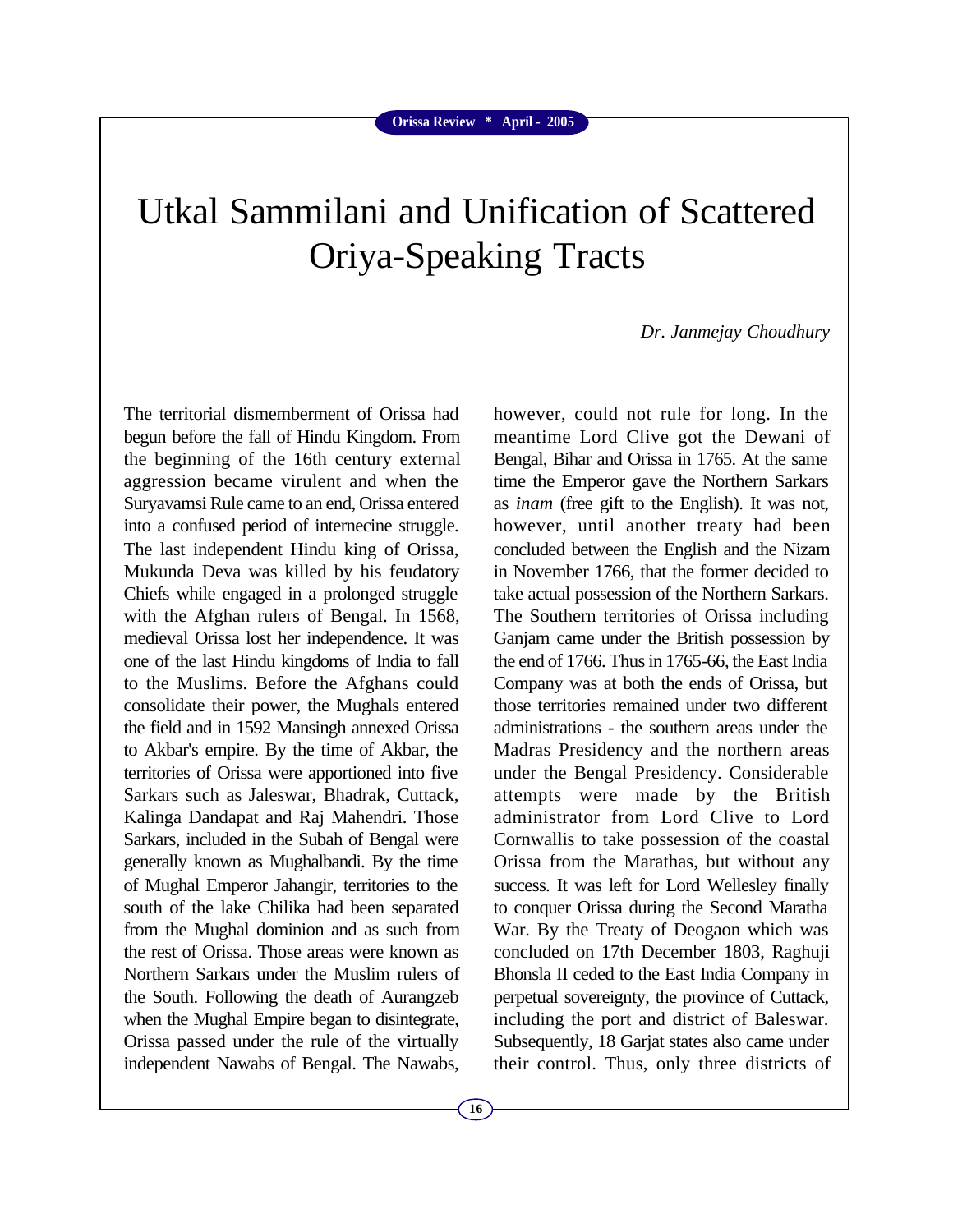## **Orissa Review \* April - 2005**

Balaswar, Cuttack and Puri in coastal region and 18 Garjats in the hill tract constituted the British Orissa in the 19th century and were under the Bengal Presidency. The rest of Orissa Garjats including Sambalpur were placed under the Central Provinces. The dismembered Oriya-speaking tracts remained under different jurisdiction for a considerable period.

The problem which agitated the minds of enlightened Oriyas for a long time was the amalgamation of Oriya-speaking tracts into one administrative unit and then the formation of a separate province. It led to an organised movement - a sustained struggle for many years in a constitutional way to achieve the said objective. The agitation for amalgamation of Oriya-speaking tracts aroused and moulded public opinion in the province and helped much for the growth of political consciousness of the people in the early decades of the 20th century. The first proposal for the unification of the scattered Oriya-speaking tracts under single administration came from Raja Baikuntha Nath De of Baleswar and Bichitrananda Patnaik of Cuttack in 1875 (*Utkal Dipika,* 27 Feb 1875). They presented a memorandum to the Government in this regard. In November 1888 Sir S.C. Bayley, the Lieutenant Governor of Bengal visited Orissa. He was presented with a Memorial by the '*Utkal Sabha*' of Cuttack and among other things, he was requested to give attention to the problem of uniting the Oriya-speaking territories of Madras, Central Provinces and Bengal in one administrative unit so that its all round development would be possible. However, the Lieutenant Governor rejected the proposal outright in his reply to the Memorial (*Utkal Dipika*, 24 November 1888).

Central Provinces decided to abolish the Oriya language from official use in the district of Sambalpur. Such a decision against the interest of the majority of Oriya population in the district raised a storm of protest not only in that district but also throughout Orissa. On 20 June 1895, the '*Utkal Sabha*' sent a Memorial to Lord Elgin, the Governor General, protesting against that unjust and arbitrary measure. They observed that the denial to the people of the use of their mother tongue was the worst form of gagging and was yet unknown even in the most despotic form of government. All protests were in vain, and by the end of 1895, Oriya was abolished in the courts of Sambalpur. Such a decision naturally wounded the sentiments of the Oriya-speaking people very much and efforts were made in all directions to reverse the step taken by the government. H.G. Cooke, the Commissioner of Orissa supported the movement for amalgamation of the Oriyaspeaking tracts in July 1895. It was the first official support extended to the demands of the people. In his annual administrative report, H.G. Cooke suggested certain measures for consideration of the higher authorities. According to H.G.Cooke, the areas which could be united with the Orissa Division were : (a) Sambalpur district of the Chatisgarh Division of the Central Provinces, (b) Tributary States of Patna, Sonepur, Rairakol, Bamra and Kalahandi and (c) the whole or part of the Ganjam district with the States of Kimidi and Ghumsur (Administrative Report of Orissa, 1894-95, p-25). Although his arguments for amalgamation were based on "ethnological and philological" considerations, but such suggestions were completely ignored. The agitation in Sambalpur for the restoration of Oriya as the court language continued unabeted.

In 1895 the Chief Commissioner of the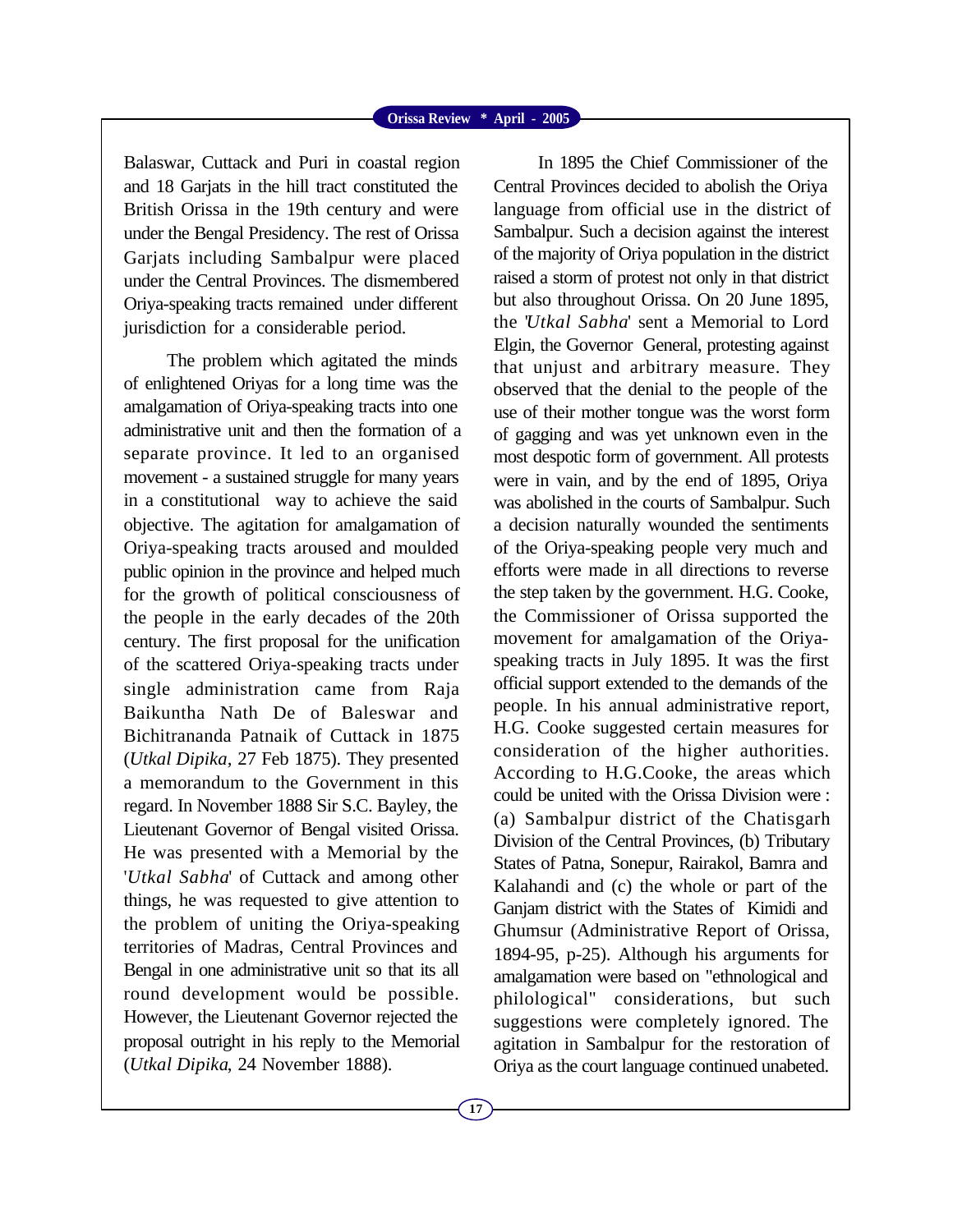## **Orissa Review \* April - 2005**

In July 1901 some leading men of Sambalpur called on Sir Andrew Fraser, the Chief Commissioner of the Central Provinces and suggested that 'if it was thought impossible to have Oriya as the language of one Central Provinces' district, they would prefer to be transferred to Orissa' (Two Bachelors of Arts, The Oriya Movement, p-25). Such a proposal was appreciated by the Chief Commissioner who urged the Government of India to transfer Sambalpur to Orissa Division. Madhusudan Das, who was a member of the Bengal Legislative Council by that time, informed Lord Curzon, the Governor General that the people of Orissa fully supported the Memorial submitted to Sir Andrew Fraser, and it was their desire that the Oriya-speaking territories should be placed under a Chief Commissioner. A deputation from Sambalpur consisting of Madan Mohan Misra, Balabhadra Suar, Braja Mohan Patnaik, Bihari Das Mahant and Sripati Misra also met the Governor General at Simla to acquaint him with their problems (Utkal; Dipika, 16 November 1901). However, the Government of India did not consider it feasible to transfer Sambalpur to the Orissa Division or to create a Chief Commissionership for Orissa at that time, though they restored Oriya to its rightful place in the Sambalpur district from 1st January 1903. During the second half of 1902, the Oriyas of Ganjam sent a Memorial to Lord Curzon in which they spoke of themselves as dissociated from their Oriya brethren, and of Orissa as "a limb separated from the body," and they prayed that the Government of India will be graciously pleased" to bring together the scattered divisions inhabited by Oriya-speaking people, i.e., Ganjam in Madras, Sambalpur in the Central Provinces, and Orissa in Bengal under

the Government of Bengal or under one government.

Towards the end of the year, Raja Baikuntha Nath De of Balasore presented a Memorial to Lord Curzon in which he had urged the Governor General to constitute a separate administrative unit for all Oriyaspeaking territories or to keep them under one provincial administration of either Bengal, Madras or the Central Provinces. Thus, by the beginning of the 20th century the constitutional agitation in different parts of the Oriyaspeaking territories had started. It aroused political consciousness of the people to a great extent and that paved the way for the establishment of a new organisation in the province to spearhead their demands before the British authorities.

Early in 1903 a small group of enthusiastic Oriyas assembled in the town of Rambha on the shore of Chilka lake. Encouraged by the Raja of Khallikot they decided to establish the *Ganjam Jatiya Samiti*. Its first meeting was held in April 1903 in the town of Berhampur and was attended by many representatives from the Oriya-speaking tracts in different provinces. Such a common gathering gave expression to the desire of the Oriya-speaking people for amalgamation of their areas under a single administration. About the same time, the *Utkal Sabha* of Cuttack summoned a public meeting under the presidentship of Madhusudan Das in which it was decided to send a Memorial to the Governor General praying him (i) to transfer to the Orissa Division the Oriya-speaking portions of the districts of Ganjam, Vizagpatnam, Sambalpur, Chhota Nagpur and Midnapur so far as this can be done having regard to a Chief Commissionership like that